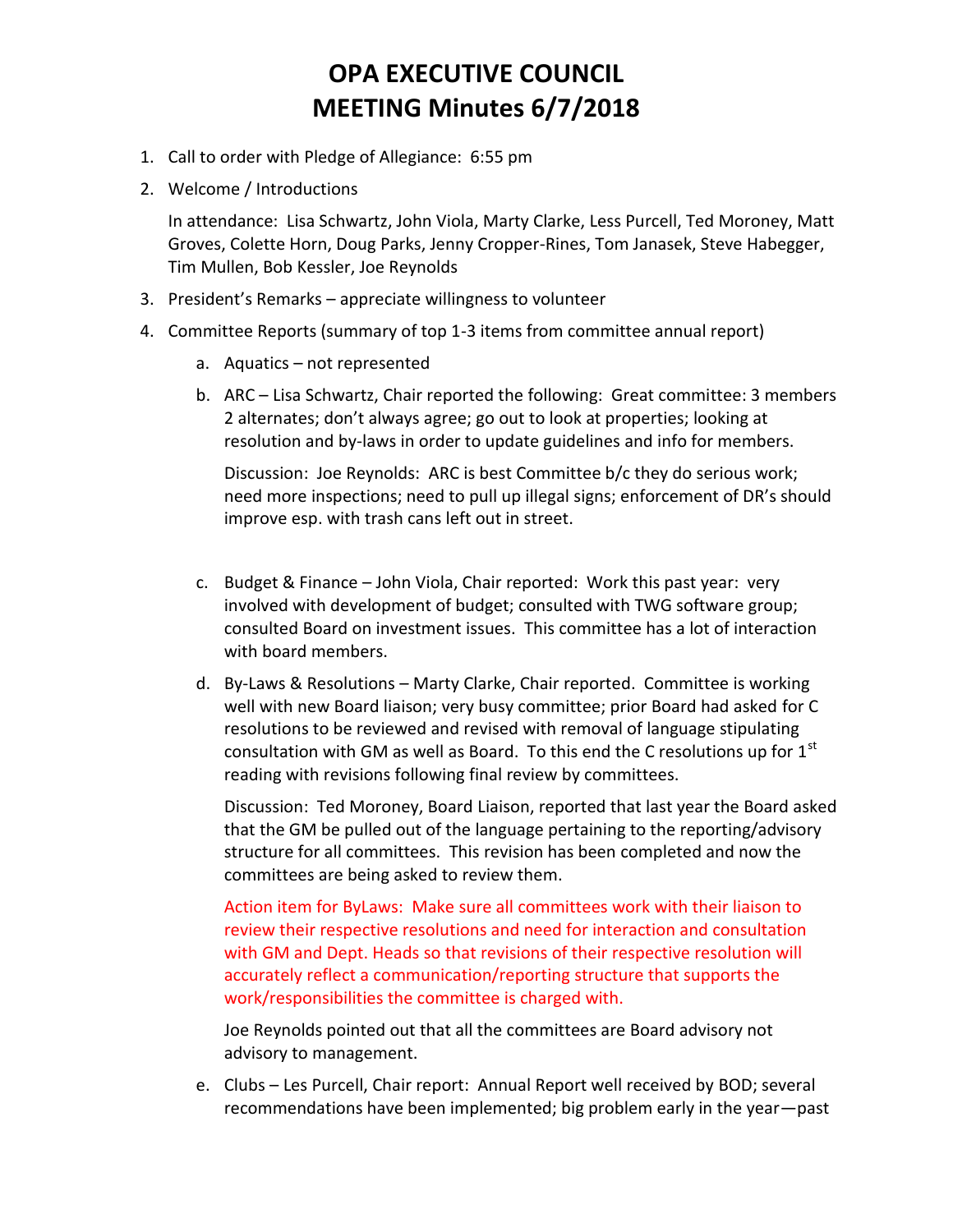year's Board policy prohibiting committee from talking to Dept. Heads. New GM has been to every meeting; Matt Ortt Co.'s work is ongoing; upcoming issues: Committee wants to learn more about Beach Club; at Yacht Club the committee intends to continue to focus on priority to improve comfort and enjoyment of guests at Yacht Club (I.e. expand Tiki seating; umbrellas for outdoor tables;  $2^{nd}$ floor awning at YC; fly control needed at YC; customer survey system needs to be in place. Les noted that one of the committee members designed a customer feedback survey card that is available for use by MOC and by Director of Golf for Tern.

f. Communications: Jennie Cropper-Rines, Chair reported. This year the Communications and 50<sup>th</sup> Anniversary Committee worked as one, since both committees contained the same members. Report on Communications Committee: This year the Committee was asked to facilitate the Town Hall Meeting. This went very well, and the Committee wishes to continue to serve the Board in this capacity. They believe that the practice of holding Town Hall Meetings should continue. Report on 50<sup>th</sup> Anniversary Committee: Successful kick-off with sign dedication, parade and family fun day. There are many activities yet to come.

Action Item for Communications: Work with Board to determine need for future Town Hall Meetings and take the lead in scheduling and facilitating them.

- g. Comprehensive Plan: Frank Daly, Chair not in attendance but reported to Doug Parks that the Committee's priority is for the Owner Survey to progress on schedule.
- h. Elections: Steve Habeger, Chair reported. Statistics on election participation were shared and last year 38% participation is estimated. Change for this year by Board is that vote count will be announced live stream. The Committee recommended to the Board changes to resolution regarding advertising in OP publications; this was not passed by the Board.

Discussion: Joe Reynolds noted that he thinks 38% participation is not good. He suggested getting data on people who return their ballots: What percent are full time vs. part time. Use data to determine strategies toy improve participation.

Action Item for Elections: Determine how best to collect data to support development of strategies to support increased voter participation.

i. Environment & Natural Assets: Tom Janasek, Chair reported on the following: Bay Day was a big success with many activities for kids and members, and many informational tents. The water testing by Assateague Coastal Trust handled over 100 water samples. Current focus of Committee is on health of the St.Martin's River. BOD funded Test Keeper—Assateague Coastal Trust for testing testing local waters. Swim App is available for download on your phone to get results of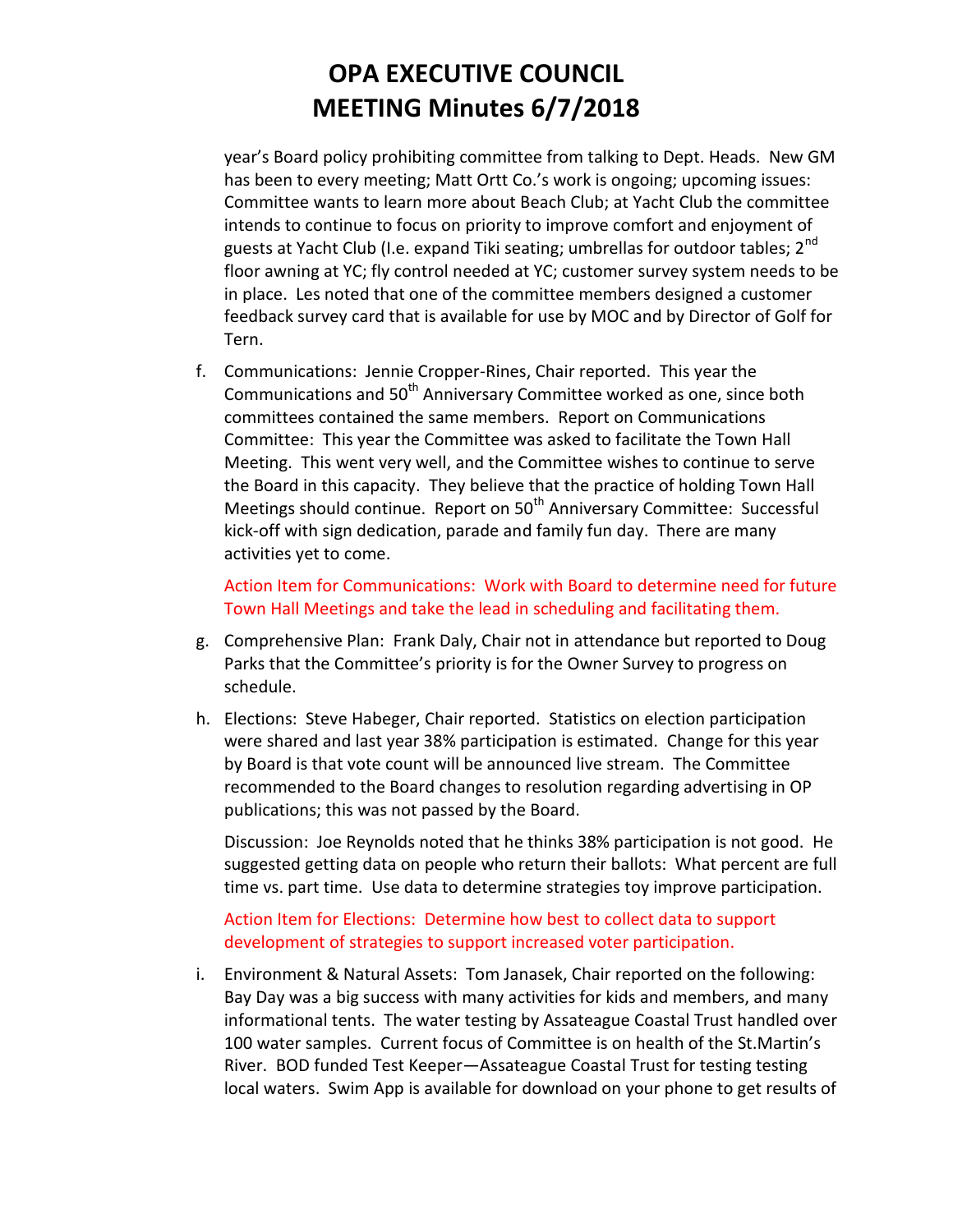water testing to keep track of swimming safety in our waters. Committee has focused on CAFO issue. CAFO on Peerless has been approved but permit still not written. Committee presented proposal to BOD on updating mailboxes—new posts, concrete and roof. Goal is replace 1-2 clusters in first year with more in future.

Discussion: Joe Reynolds commented that he believes the bigger problem is water run-off from yards, depositing lawn chemicals. Also our waste treatment facilities are unable to process waste water fast enough if there is a deluge, which then leads to flood water that is contaminated.

- j. Golf Bob Kessler, Chair Reported: Several recommendations from end of year report had been implemented. Notable changes include bringing Tern under Golf Director's management, and changing golf year to fixed fiscal year; development of pro-rated membership rate for those who join mid-year. Committee has been diligent in doing minutes promptly but lack of feedback on minutes causes one to wonder if they are read. (See general discussion points below related to minutes.)
- k. Marine Activities Tim Mullen, Chair reported. Committee recently was reactivated and is still getting itself organized. Committee made recommendations to Board on dredging the canals. He noted that people are concerned that nothing is being done with the money that is collected for this. Survey was requested by BOD for the White Horse Boat Ramp—this is on hold since it's not very busy yet.

Discussion: Method being used is for committee members to go to lot at 10:30 am daily, recording information from license plates & counting how many cars are in parking lot. Thus far no problem was seen even on Memorial Day Weekend on which there were not many cars in the lot. Tom Janasek reported that he was there on a recent Saturday and found that there were cars and trailers overflowing the parking spaces into the perimeter of the lot and the sides of the driveway all the way out to Beachamp Rd. Jenny Cropper-Rines noted that there in are different types of member users whose license plates will be from different states if they are part-time residents. She questioned whether the license plate information was going to be useful. Marty Clarke seconded this concern and suggested a sticker system. Doug Parks noted that the idea is to see if there is a problem by counting users, then go to next step of determining what types of users. First step is to determine how many users there are.

Action item for Marine: Consult with Committee members and liaison to ensure that data collection system for current survey on usage is structured to yield meaningful and accurate information.

l. Recs & Parks—Matt Groves, Chair reported. Committee's recommendation for Manklin Meadows Playground was implemented and it is in; now looking at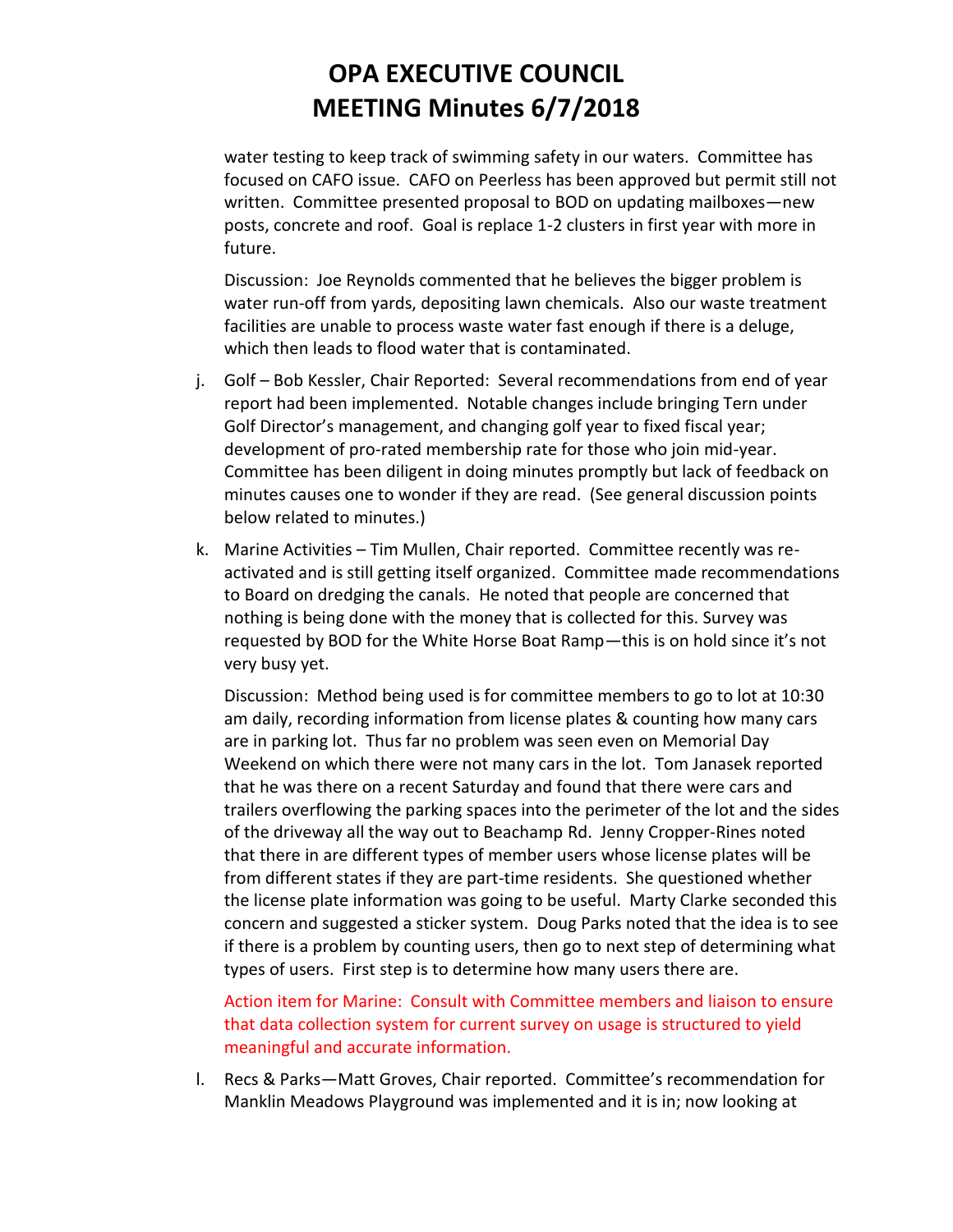space from empty court at Swim and Racquet. Considering how to enhance the appearance of the area and how best to utilize that space for community enjoyment.

- m. 50<sup>th</sup> Anniversary: See above.
- 5. Public Comments: . Joe Reynolds commented on ARC (see above discussion), Communications (need more Town Hall Meetings). Elections (see above discussion). Environment and Natural Assetts (see above discussion).
- 6. Review of the format for committee reports: Action Item for all Committees: use C-01 form for annual report and feel free to use attachments or modifications as needed when the form doesn't exactly meet your needs.
- 7. Open Discussion
	- a. HOA Open Meetings provisions as they apply to Advisory Committee meetings regarding notice, cancellation, and rescheduling of meetings. Colette Horn noted that there are cancellations and rescheduling of meetings that do not get announced publicly. The C resolutions provide for the Chair to notify the GM's office, who would then direct Marketing to publicize the change. Marty Clarke noted that this is no longer in the recently revised C resolutions. This needs to be looked at. It was noted that we need to promote more membership participation in committee volunteering, and making it easy for new people to attend committee meetings will help with the effort to encourage greater participation. To this end it will be important for committee meeting changes to be made public in advance.

Action Item for ByLaws Committee: Look at C resolution language and ensure there are provisions that address the need to publicize meetings and changes to established meeting schedules so as to facilitate participation by members.

b. What does your committee want to accomplish in the upcoming fiscal year?

Communications: orientation for new Committee Chairs.

Action item for Communications: Orientation for new Chairs.

ByLaws: Ted Moroney: Last year BOD rx By-Laws Committee to pull GM out of C resolutions. But some need that interaction.

Action Item for ByLaws: Send Email out to all committees regarding final review by each committee of their Resolution to ensure that they accurately describe their charge/responsibilities and their reporting/communications needs. With goal of having this process completed by end of September.

c. Recommendations for how board can better use the advisory committees: How do we promote committee work with the membership. Does the Board need to originate all the work?